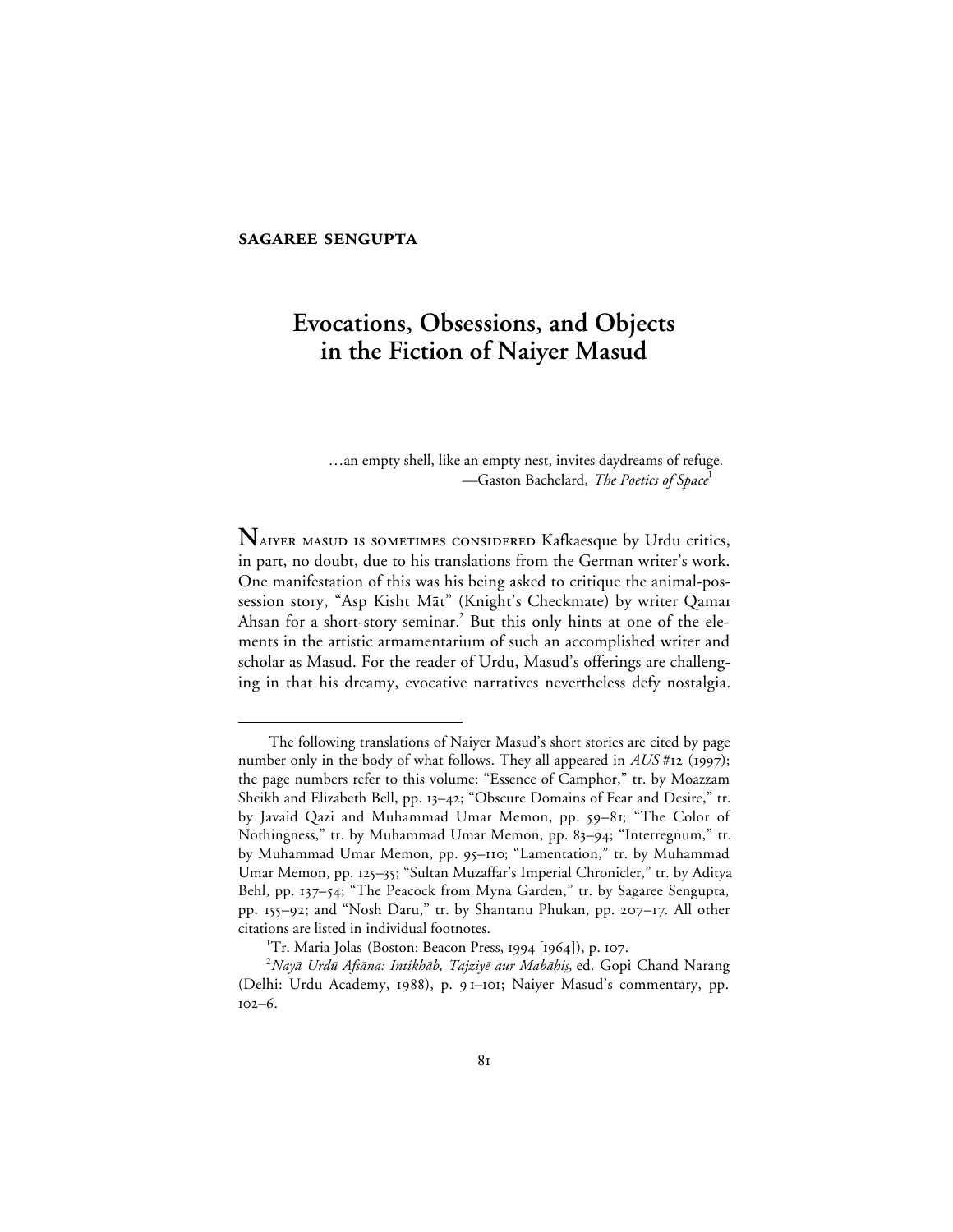Readers and critics have also complained that it is difficult to tell where a given story is leading. This reveals a context of readership where social or psychological solutions are expected. It is clear from interviews in which Masud talks of deliberately editing out endings that he struggles consciously to undo narrative assumptions.<sup>3</sup>

Forcible conclusions would upset the delicate suspension that Masud's trackings of gaze and awareness require. His carefully crafted pieces do not allow the reader to sink back into eternal verities, and therefore attract the puzzled eye back to contemplate the minutely detailed surfaces. In current Urdu fiction, the atmosphere of Masud's writing is unique: mysterious but not romantic, poignant yet not nostalgic or sentimental. What his translated stories bring into "world literature" is an aura of place, time and mind without concrete points of reference.

Naiyer Masud's fiction is populated by houses, and parts of houses. In an oeuvre imbued with evocations of memory and time, these houses stand as the largest relics of personal experience and layers of history. The Naiyer Masud house invariably has a walled garden, and sometimes adjoins another house: at least here one can take comfort in identifying a common north Indian pattern. Masud's adult narrators consider the whole house; his child characters gaze at and dwell on cornices, stairs, a doorway, a tree—in keeping with Yi-Fu Tuan's human-geographical generalization that "… [the] young child's world … is animated and consists of vivid, sharply delineated objects in a weakly structured space."4

The world is revealed a bit at a time to a Naiyer Masud child-narrator, who glimpses through windows and doors to another house or another room. Other individuals and crowds are minimally described, but the main character's sensory awareness of his own situation is acute, even if, or especially because, his comprehension of the encountered world is limited. The motif of knowledge gained one detail at a time predominates in many stories, and as Elizabeth Bell has noted,<sup>5</sup> writing from a fictive child's point of view is one obvious means to such an end. The narrator of "The Myna of Peacock Garden" is an adult, but "not an educated

 $\frac{1}{3}$ <sup>3</sup>See Asif Farrukhi, "A Conversation With Naiyer Masud," AUS #12 (1997), pp. 265-78.

<sup>4</sup> Yi-Fu Tuan, *Topohilia: A Study of Environmental Perception, Attitudes and Values* (New York: Columbia University Press, 1990), p. 56.

<sup>5</sup> "The Uncontexted Master: An Out-of-Culture Experience of Naiyer Masud,"  $AUS #12$  (1997), p. 279.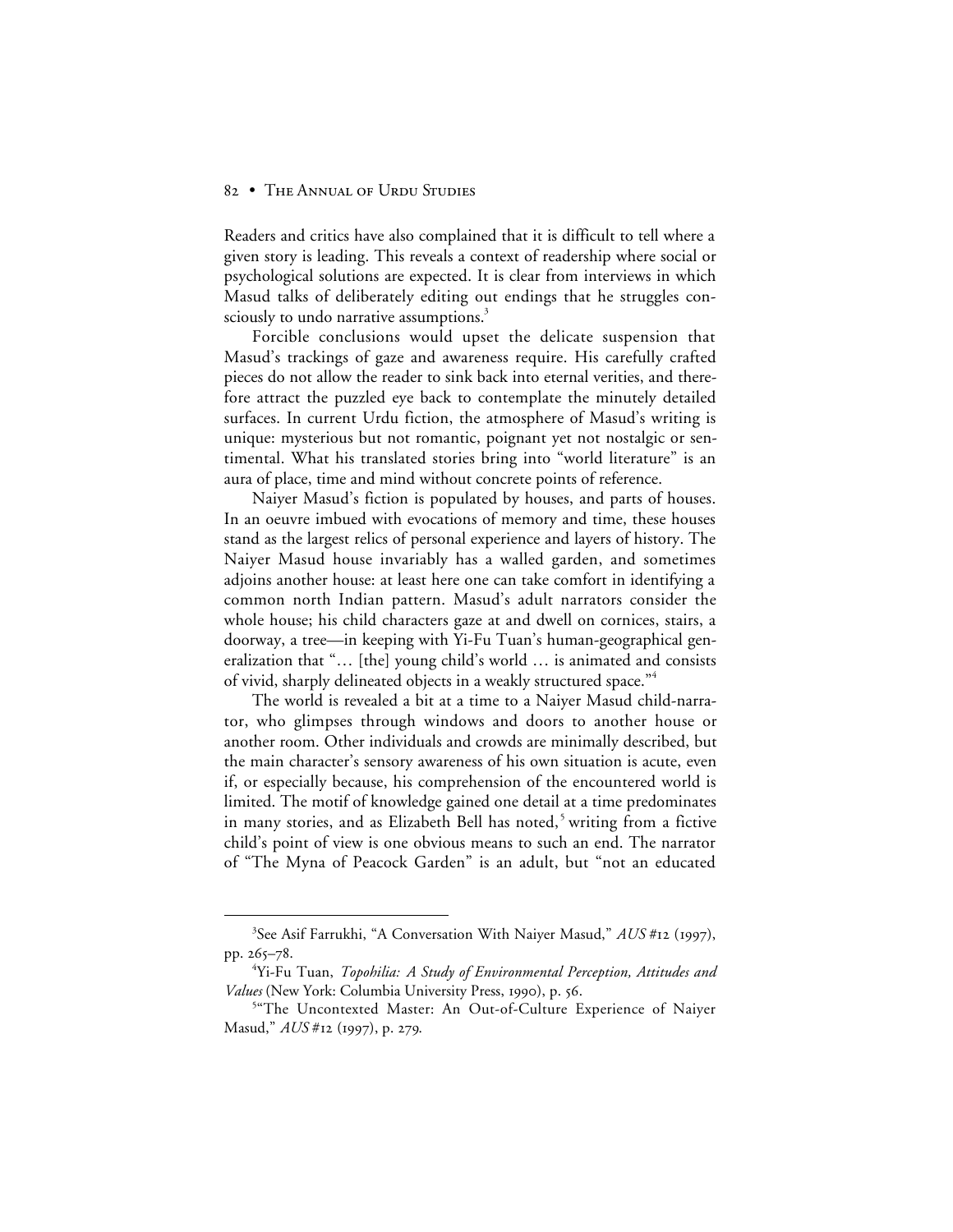man" (p.  $179$ ), and thus can also lay claim to a quota of naïve wonder about the manmade wonders of navabi Lucknow. For either adult or child narrators, completion of knowledge is implied but never accomplished within the frame of the story.

One of several stories that center almost exclusively on the residues inhering a particular house, is *Maskan* ("Abode"). It begins:

Now I am exhausted, but I've begun to sense that I've been tired for a long time, perhaps from the moment when I was assured that I need not look for a place to live other than this house; that from now on I should just live here. But I do remember, and very well, that when I set foot inside the four walls of this house I was full of vigor.<sup>6</sup>

The narrator of *Maskan* starts outside a house and is drawn into it. In contrast, the narrator of "Obscure Domains of Fear and Desire" inspects a multitude of houses. Rather than being swallowed by one particular house, he moves from one to another trying to capture the qualities of each:

The work that I had undertaken involved inspecting houses. Initially, I had the feeling that I would fail in this profession because back then, apart from my own house, all other houses looked to me like piles of inorganic nature or half-dead vegetation. Sometimes I felt a vague hostility toward them, sometimes they looked like cheerless toys to me, and sometimes I stared at them for a long time as though they were foolish children, trying to hide something from me. Perhaps, this is why, though I cannot seem to recall exactly when, houses began to assume a life of their own right before my eyes. (p. 68)

If architectural space is obsessively framed, humanity is only sparsely suggested. The following focal character, from "The Color of Nothingness," is not given a single line of actual dialogue, and only the most nominal action:

 <sup>6</sup> <sup>6</sup>In Simiyā, (Lakhna'ū: Kitābnagar, Nușrat Publishers, 1984), p 211. My translation.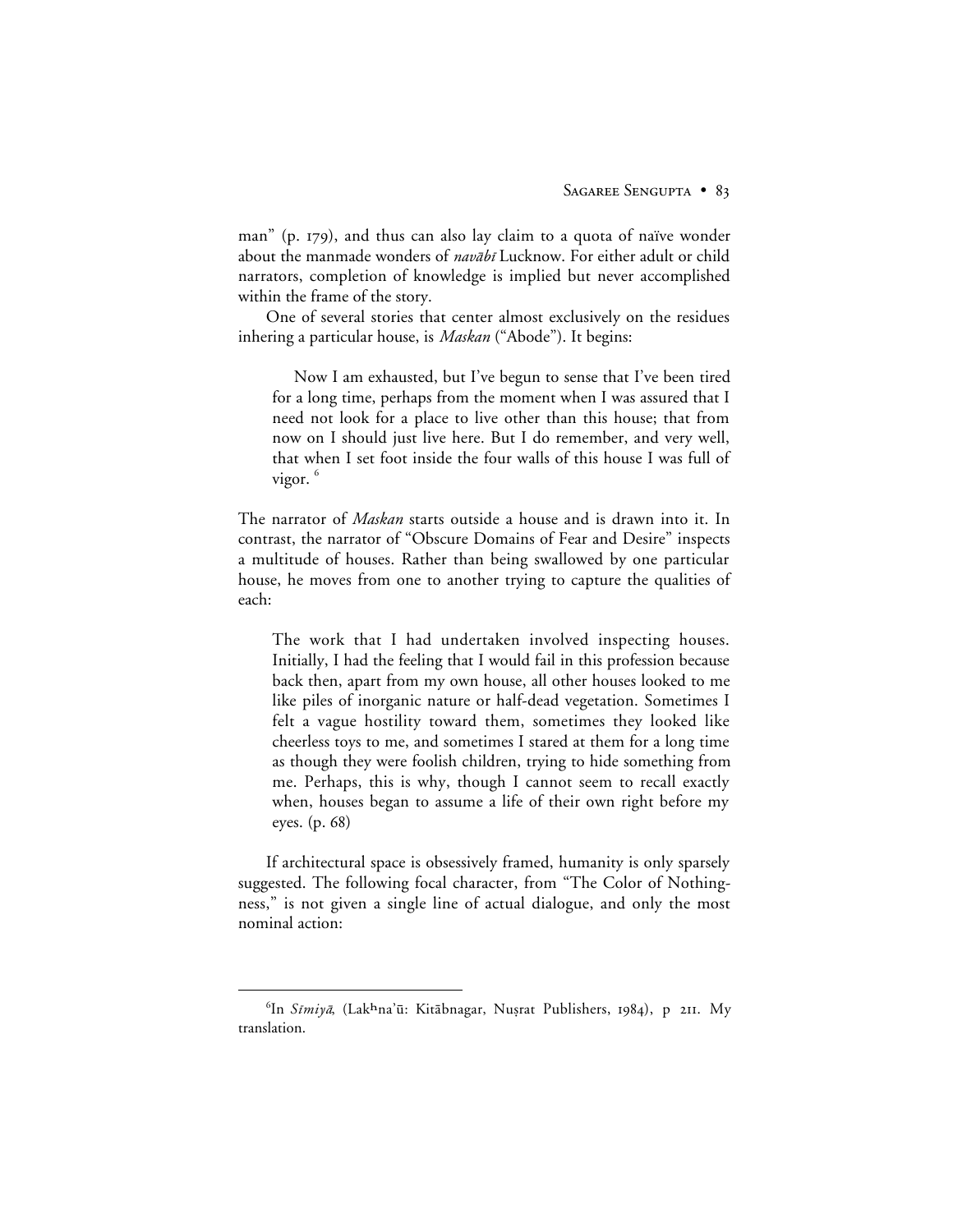The bad woman was there too, as part of the audience. Contrary to my expectations, she didn't look significantly different from the others. She had draped herself in several mantles, one on top of the other, and the only thing her face betrayed was exhaustion. Although she was practically buried under her clothing, a part of her belly with prominent blue veins could still be seen clearly. Her lips parted a little as she breathed, fully exposing two of her front teeth, which remained visible as she kept breathing fast. (p. 88)

Yet while the human characters in the story are typically described vaguely as "the elders" or "the bad woman," the placement and condition of chairs in the room is quite clear.

The minutiae Naiyer Masud incorporates into his narratives can seem like decontextualized arcana. This is deliberate<sup>7</sup> to an extent. Still, a tantalizing psycho-sexual undertow is palpable:

This obliged me to scurry back and forth several times from the side door of the house to the far outer room which formed a part of the house's façade. In the space between the side door and the outer room was a courtyard, the better part of which was overshadowed by a sprawling ancient tree bearing unusually tiny leaves … And yet I never failed, each time I passed under the tree, to raise my hand and give its branches a shake—it was an urge I could never resist, even now, when I was beside myself in all the excitement—and lift my eyes to look at the portico with the run-down roof which stood in a corner of the courtyard. The old surgeon lived in that portico. Every time I laid my hand on the branches he would call out:

"Why do you meddle with that tree for no reason at all?" ("The Color of Nothingness," p. 84)

How are the leaves "unusually tiny"? Relative to ancient trees? Relative to trees growing in north Indian courtyards? Human sympathies are displaced onto this tree, which is described in greater detail than any character except the mysterious Nusrat, for whom the original Urdu story is named. The limited physical surroundings represent the boy narrator's state of knowledge and the harassment of the tree suggests the onset of sexual awareness. Naiyer Masud's trees are interposed between the aus-

 $\frac{1}{7}$ <sup>7</sup>See Asif Farrukhi, *op. cit.*, p. 275.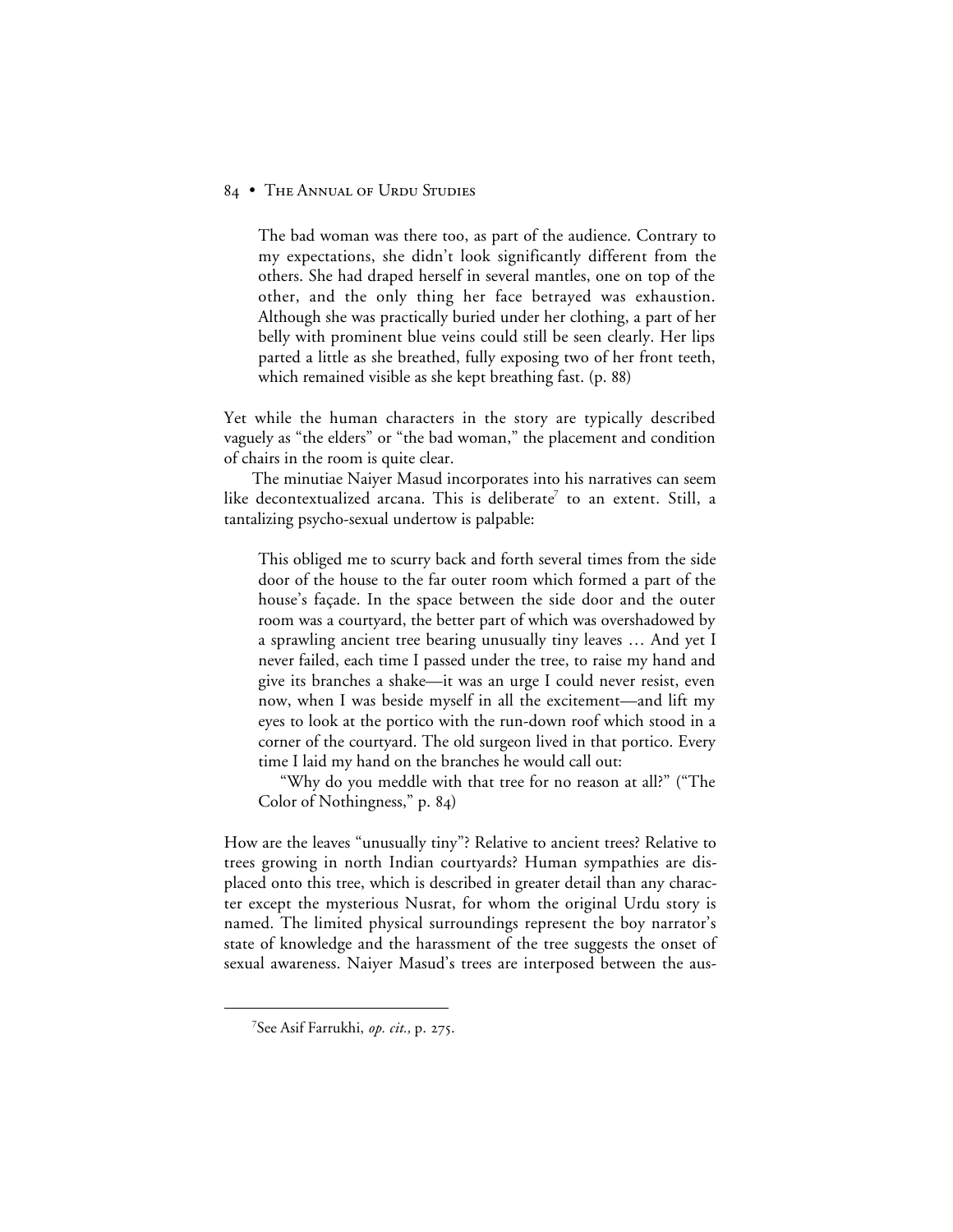terely described humans and their obsessively depicted houses. They also serve as decorous symbols for human bodies and feelings. Like houses, they are standing reminders of stratified associations. Had the minute description of the tree in "Nosh Daru" been of a human figure, it might have insinuated a lifetime of experiences:

At the far end from this *takht* the only tree in the courtyard stood festooned with chandelier-sprays of yellow blossoms and plump black seed pods. The skirt of the tree was matted first with a coarse layer of dry yellow petals, and then a sprinkling of fresh ones; on these lay scattered some frayed seed pods.  $(p. 207)$ 

The narrator's eye follows the tree up to "the slender parapet of the roof" where the personification of the tree is made explicit through "a few tired branches ... leaning, as though pausing briefly for a rest." (p. 207)<sup>8</sup>

In contrast to the concreteness of objects and space, words are slippery and insubstantial: "…and I, for my part, gave him only incomplete and wrong answers which confused and befuddled him even more" ("The Color of Nothingness," p. 84). Words and things have switched places, with *telling* objects (like the not-too-real-looking carved wooden imitation clock in "Essence of Camphor") speaking volumes, and spoken words becoming no more than jumbled and remote utterances.

In her critical essay *On Longing: Narratives of the Miniature, the Gigantic, the Souvenir, the Collection,* Susan Stewart writes:

The toy is the physical embodiment of the fiction: it is a device for fantasy, a point of beginning for narrative. The toy opens an interior world, lending itself to fantasy and privacy in a way that the abstract space, the playground, of social play does not.<sup>9</sup>

Specific childhood memories, such as the hand-crafted bird in "Essence of Camphor," are characterized by the haunting of the artificial by the real, since in the narrator's typical indoor and internal life the "real" is intro-

 <sup>8</sup> One wonders whether Simon Schama's *Landscape and Memory* (New York: Alfred A. Knopf, 1995), with its vanished or verdant forests of trees as embodiments of national cultures, would cause our Urdu writer discomfort or delight.

<sup>&</sup>lt;sup>9</sup>Durham: Duke University Press, p. 57.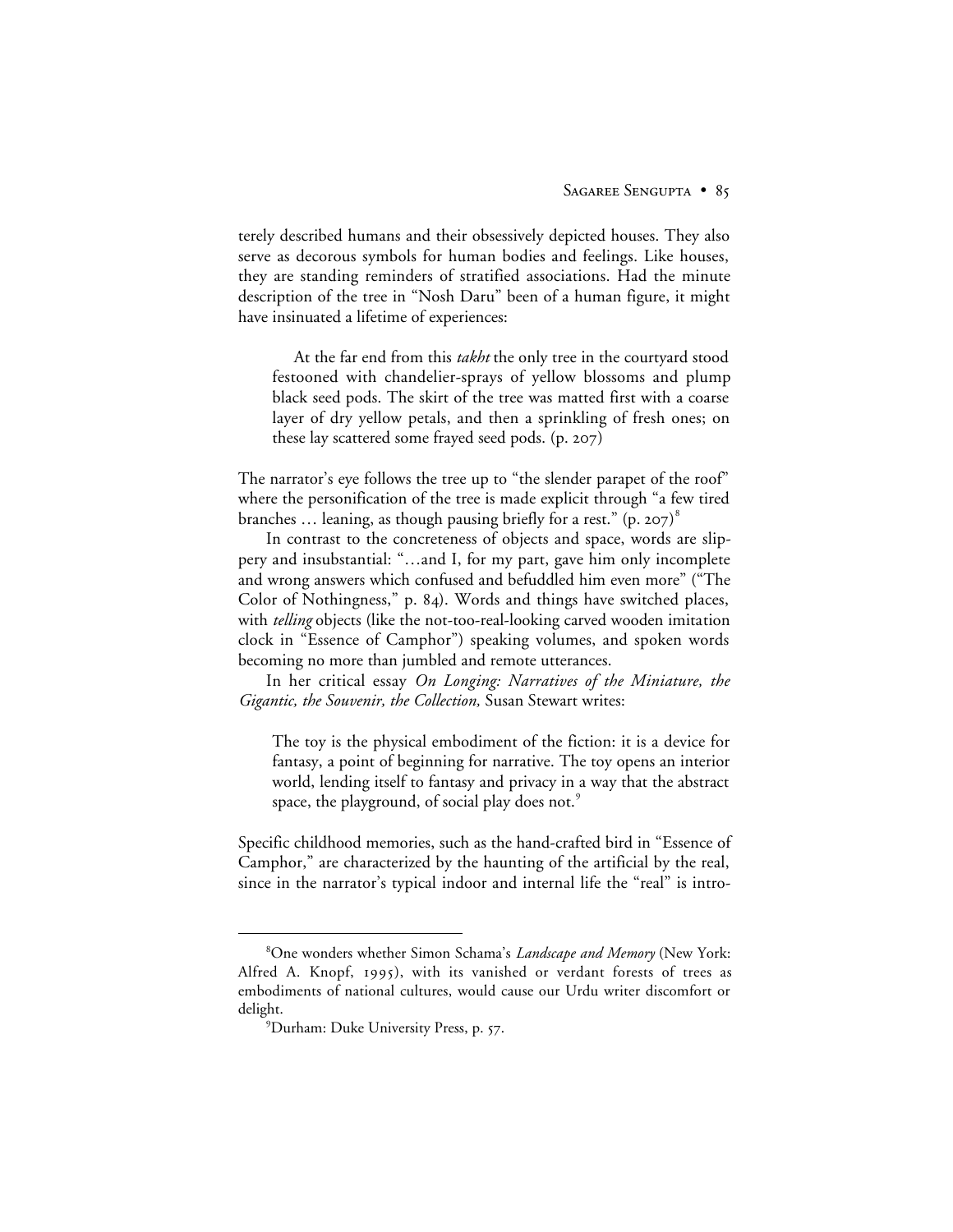duced and long represented by the artificial or the vestige. Mah Rukh Sultan sees the first toy clock the narrator makes in "Essence of Camphor," and is momentarily fooled by it. The narrator later offers a second carved wooden clock redolent with the smell of the camphor ointment he uses on his bleeding woodcarver's hands and, one might venture to say, of the impending untimely death of Mah Rukh Sultan.

In "The Color of Nothingness," rooms and objects convey the mood: "Several curios, some of them centuries old, were added to enhance the room's decor" (p. 83). The laws about to be enforced are musty, the weighty decorum and concerns of the elders are antiquated like the bric-abrac that characterizes the room. Naiyer Masud uses objects the way Rabindranath Tagore uses dramatically romantic/Sanskritic nature to indicate mood, and the way Satyajit Ray uses music in his verbally sparse films to advance the story:

Eventually the hushed stillness of the extravagantly decorated room began to get to me. Bored with the delay of the guests, I felt I no longer wanted to think about the bad women, or the honorable guests either. ("The Color of Nothingness," p. 85)

Objects and spaces in Masud's narratives are personalities, or characters, with extensive histories; minimally depicted people are translucent ciphers through which these richly imbued objects cast their spectrum of effect. The suggestive artifact, that is, the particular *thing* fraught with associations, must not have the verisimilitude of a photograph or the sentimentality of a cliché. Even when it comes to erotically charged descriptions of women, hands and feet are dwelt on, as well as other metonymous accessories such as jewelry and other literally personal effects.

Each story typically unfolds in a tightly circumscribed space. The male narrator glimpses strangers—or strange familiars—through doorways, across the lane or on another rooftop. Especially when the person thus espied is a woman, the moment of revelation is intense. The narrator displays a longing for interior and detail which makes him into a voluntary *parda-nashīn*, a sequestered soul hidden behind panels and curtains like the women in his opaquely traditional world. This is paralleled by Naiyer Masud's express preferences (as revealed in interviews) for his own inherited dwelling.<sup>10</sup>

<sup>&</sup>lt;sup>10</sup>See interview with this writer elsewhere in this issue.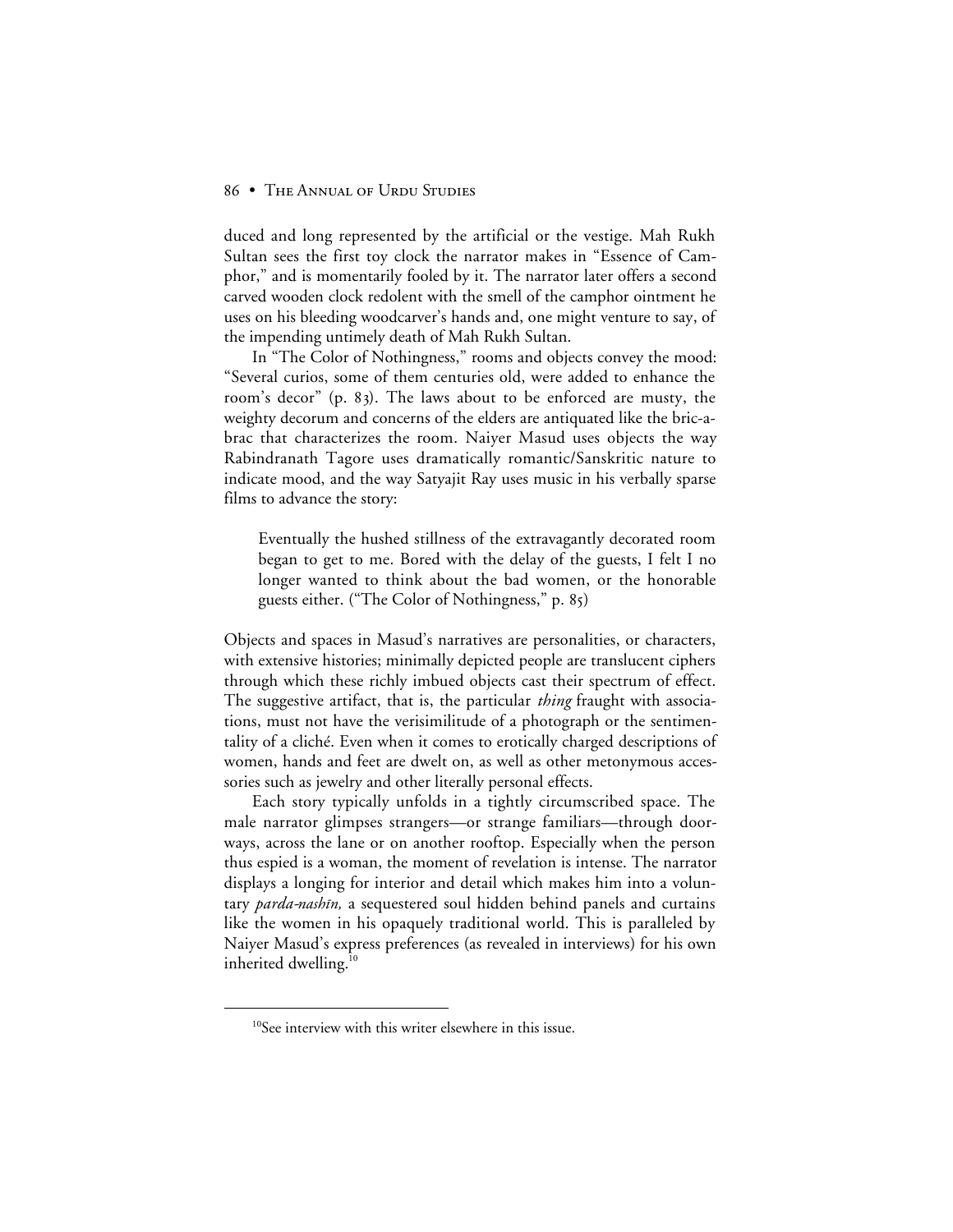# SAGAREE SENGUPTA . 87

Bodies of knowledge or craftsmanship—legacies which change the way one looks at objects—are the partners of remembrance in Naiyer Masud's fiction. The writer's imagining, remembering, designing, setting down on paper, editing and so forth is paralleled by the painstaking craft of perfumers, glassblowers, stone-carvers, physicians, herbalists, jewelers or other highly skilled specialists found in almost every story. The specialist does not just have a token occupation; rather, the art or science he practices is woven thickly into the narrative. Even when the main character is not particularly skilled, as Kale Khan claims about himself in "The Myna from Peacock Garden," the artistry of the royal gardens and the Wondrous Cage is critical. The inspector of houses in "Obscure Domains," and the observer of nomadic settlements in "Lamentation" continue the motif with their respective—and compulsive—vocations.

The owners of the medicinal garden in "Maskan" cannot identify their own plants but the mysterious newcomer/narrator can. In "The Color of Nothingness," the young narrator is the ingenue whose eyes are educated by means of the old surgeon. In "Interregnum," the father is a mason and woodcarver, and another, elderly man is the teacher of letters and book-learning; both permanently alter the structure of the child narrator's vision through their teaching. It is tempting to connect all these fictitious experts to Masud's forebears in traditional medicine, and to his own interest in bookbinding and other crafts. The writer's meticulous eye and hand have contributed much to the texture of his writing—at the literal level too, one realizes after being granted the privilege of seeing his unique multicolored manuscripts.<sup>11</sup>

The time line of a Naiyer Masud short story can seem particularly complicated. It is, admittedly, one of the many challenges facing a translator. The English "at that time" is (especially upon repetition) inert and heavy compared to the light Urdu words pointing to time settings. It is really in the act of translation that one notices the complexity of Masud's narrative time, and starts wondering if it was entirely necessary. But these evocations of linked memory sequences are as necessary to the constitution of Naiyer Masud's fictional world as the painstakingly minute descriptions of artificial bird feathers or fish sculptures over Lakhnavi doorways.

Naiyer Masud's puzzles of time focus on the discovery of the *process* of remembering, or the intense involvement of the mind in situations

<sup>&</sup>lt;sup>11</sup>See examples reproduced in "Appendix,"  $AUS #$ 12 (1997), pp. 225-30.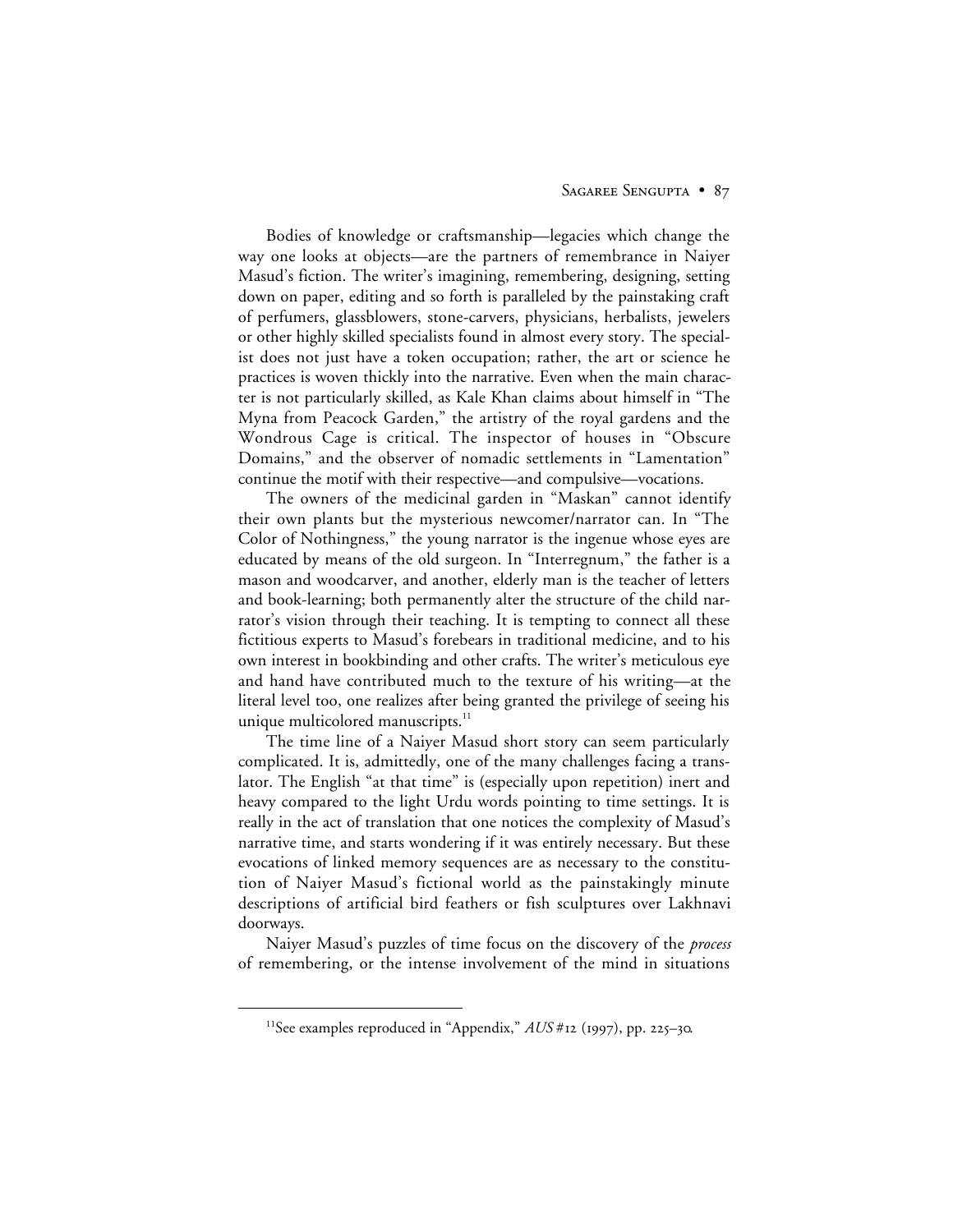where action is not taken. Masud's art brings us to these processes and can set them in motion in the *reader*. The remembrance is more important than the things and events remembered, and is itself an intricate object to be noted, collected, and held. Looking at the first few paragraphs of "Sultan Muzaffar's Imperial Chronicler" as an example of Masud's spiraling starts, we start with a "now" time frame, in which the chronicler-narrator must write again. Preceding this, we find out, has been a period when the chronicler was not on assignment, and had perhaps even been dismissed from the royal court. But he is able to remember the first day of the period in detail like "an authoritative chronicler"  $(p. 137)$ . The memory of his time away from the Sultan has burned in, and the reader must hang on to that hint until more about the Sultan is revealed further on in the narrative. Stories with domesticated ambits can operate the same way. In "Obscure Domains," one must follow the story through a long, complicated flashback, and be careful to distinguish the "little bride," who is now the caretaker of the elderly narrator, from the "She" of the first section.

Although the "centuries old" unnamed objects in "The Color of Nothingness" could suggest vastly different things to different readers depending on his or her distance from the author's walk of life, the "knowing" reader reflexively imagines a Lucknow-ish context. In Naiyer Masud's stories, his familiar Lucknow becomes a generalized traditional cityscape, but the writer also steps into purely imaginary landscapes such as the jungle of "Mār-Gīr,"<sup>12</sup> and the desert of "Sultan Muzaffar's Imperial Chronicler." His works embody a wish that Urdu literature go beyond defending *or* abjuring its sophisticated past, and well beyond obligations to be a "third-world" literature bringing social problems to the attention of its readers. Are stories which are more "to the point" than Masud's the only ones necessary for linguistic and cultural survival? Absolutely not. Given his rootedness in Lucknow in terms of both family and scholarship, and immersion in the very culture and history (i.e. "Urdu") which has become harder and harder to access in India, he can afford to envision the adventurous extension of Urdu fiction, even as far as "polar landscapes."<sup>13</sup> It is the Sultan who needs his reluctant chronicler's imprimatur in "Sultan Muzaffar's Imperial Chronicler" despite the menace he brings into the courtier's life. Naiyer Masud himself is a chronicler,

 $^{12}$ In Simiyā, pp. 61-116.

<sup>&</sup>lt;sup>13</sup>See interview with this writer elsewhere in this issue.